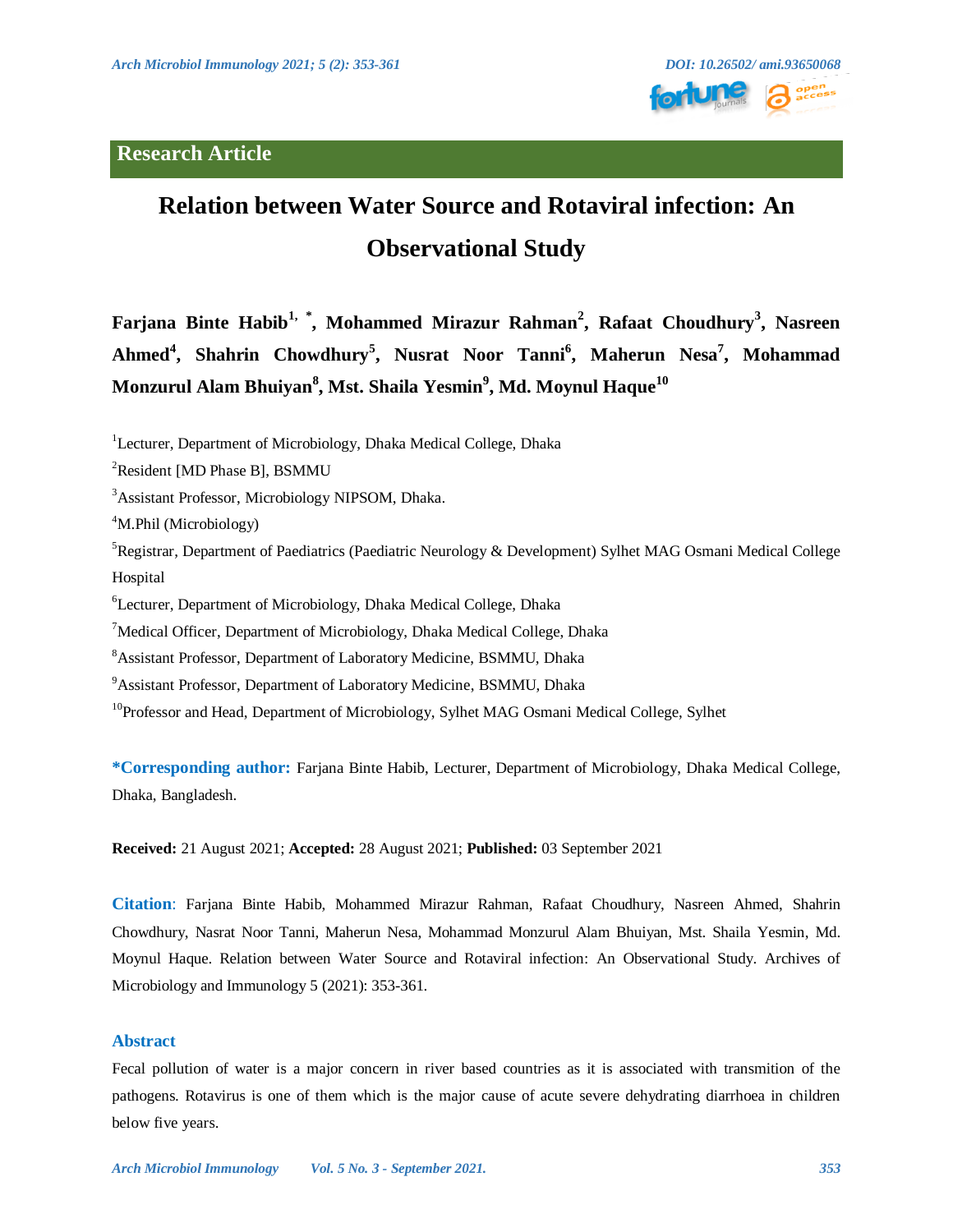This cross-sectional observational study was designed to determine the association of contaminated water source with Rotaviral infection among under five children admitted in the Department of Paediatrics, Sylhet MAG Osmani Medical College Hospital, Sylhet and was carried out in the Department of Microbiology during the period from 1st January to 31st December, 2018. Total 184 under five children with acute watery diarrhoea were enrolled in this study by convenient sampling. Stool samples were obtained and assayed for rotavirus antigens by enzyme linked immunosorbent assay (ELISA).

Rotaviral antigen was found positive in 86 cases. The Rotavirus infection was found highest in age group of 7 to 12 months (50.56%) and in male (59.30%) children. It was found significantly higher in patients from lower socioeconomic condition (64.00%), in rural area (48.75%) and those who consumed unboiled pond water (94.44%). It was found higher among those children who were not exclusively breastfed (83.87%). Bottle feeding, lower educational level of mother and improper hand washing may serve as predisposing factors of rotavirus disease in these children.

Using of contaminated drinking and household water has an important relation with Rotaviral infection. Ignorance of using boiled water can play a significant role for increased prevalence of Rotaviral diarrhoea.

**Keywords:** Rota virus; Drinking water source; watery diarrhoea; ELISA

**Abbreviation:** Enzyme Linked Immunosorbent Assay (ELISA)

## **1. Introduction**

Several enteric viruses causing water related diseases with great impact on public health are present in fecally contaminated water. Rotavirus is one of them which is the major cause of acute severe dehydrating diarrhoea in children below five years [1]. This virus was first described by electron microscopic examination of duodenal biopsies from children with acute gastro- enteritis [2]. Rotavirus is transmitted through the faeco-oral route. High viral shedding of infected person with low infective dose and resistence to adverse environmental conditions contribute this virus as major environmental pollutants [3, 4]. Surface water can be polluted by discharges entering from community sewage treatment plant, untreated sewage and livestock facilities. Other sources can be direct fecal voiding of both human and livestock which is a common practice of rural area. The virus may be found in water sources such as private wells that have been contaminated with the feces from infected humans. Waste can enter the water through different ways, including sewage overflows, sewage systems that are not working properly, and polluted storm water runoff. Wells may be more vulnerable to such contamination after flooding, particularly if the wells are shallow, have been dug or bored, or have been submerged by floodwater, all leading to very high viral load [5,6,7].

Several predisposing factors are responsible for Rotaviral infection in children. The most common factors are low birth weight, male gender, 6-24 months age group (due to more exposure to contaminated materials in this age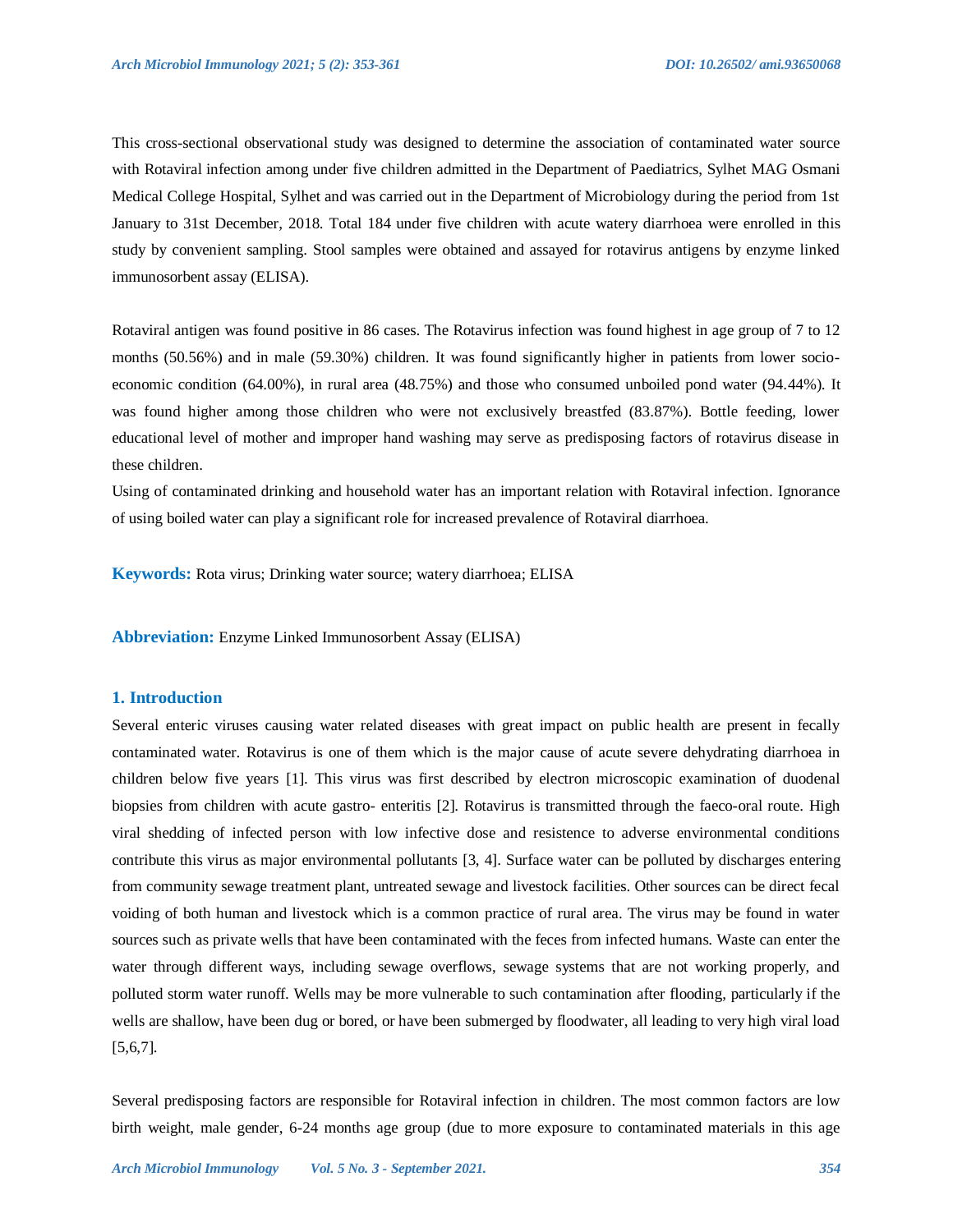group), children attending daycare, poor food hygiene, playing with toys, bottle-feeding, low literacy status of mother, improper hand washing, contaminated drink water [8,9] Hospital acquired infection due to Rotavirus also occurs [3].

Clinical presentation of watery diarrhoea resembles the same with different etiology. But Rotaviral diarrhea is responsible for significant number of morbidity and mortality. Many countries reported increased hospital admissions, emergency department visits and clinic visits among infants with Rotaviral diarrhoea [6]. In Bangladesh, Rotavirus is the major cause of under-five diarrhoea and diarrhoeal deaths. A study conducted by icddr, b in Matlab, Bangladesh from 2006 to 2012 revealed that prevalence of Rotaviral diarrhoea was 20.3% among under 5 children [10]. According to WHO, Rotaviral diarrhoea causes 1000-2700 deaths each year in children <5 years of age in Bangladesh [11].

Sensitive detection assays should be introduced for virus detection. Early detection can help in treatment and the whole prognosis of the disease. Immunological assays like ELISA and ICT can detect the causative agent within short time [6].

Good hygiene reduces the transmission of virus. But even in the most hygienic societies, virtually all children experience Rotaviral diarrhoea as a result of high infectivity of the virus. Exclusive breast feeding, proper hand washing and safe drinking water can help to control disease spread.

There is no report regarding contaminated water use and occurrence of Rotaviral diarrhea in our country. So, this study was designed to assess the relation between water source and Rotaviral diarrhoea among children less than 5 years.

#### **2. Materials and Methods**

This cross-sectional study was carried out in the department of Microbiology in collaboration with the department of Paediatrics, Sylhet MAG Osmani Medical College Hospital from 1st January 2018 to 31st December 2018. All admitted children under 5 years of age with acute watery diarrhoea were included in this study. Detail history was taken from the parents of the children. Those who met the selection criteria were enrolled as study population. Children suffering from chronic diarrhea (diarrhoea for  $\geq 14$  days) and bloody diarrhea were excluded. After explaining the purpose of the study, informed written consent was taken from the patient's legal guardian. Data collection and potential risk factors were determined through personal interview and a pre-designed data collection sheet. Prior to the beginning of this study, approval of the research protocol was obtained from the Ethical Review Committee of Sylhet MAG Osmani Medical College, Sylhet.

The patients residing within Sylhet city were classified as urban people and those residing outside Sylhet city were classified as rural people.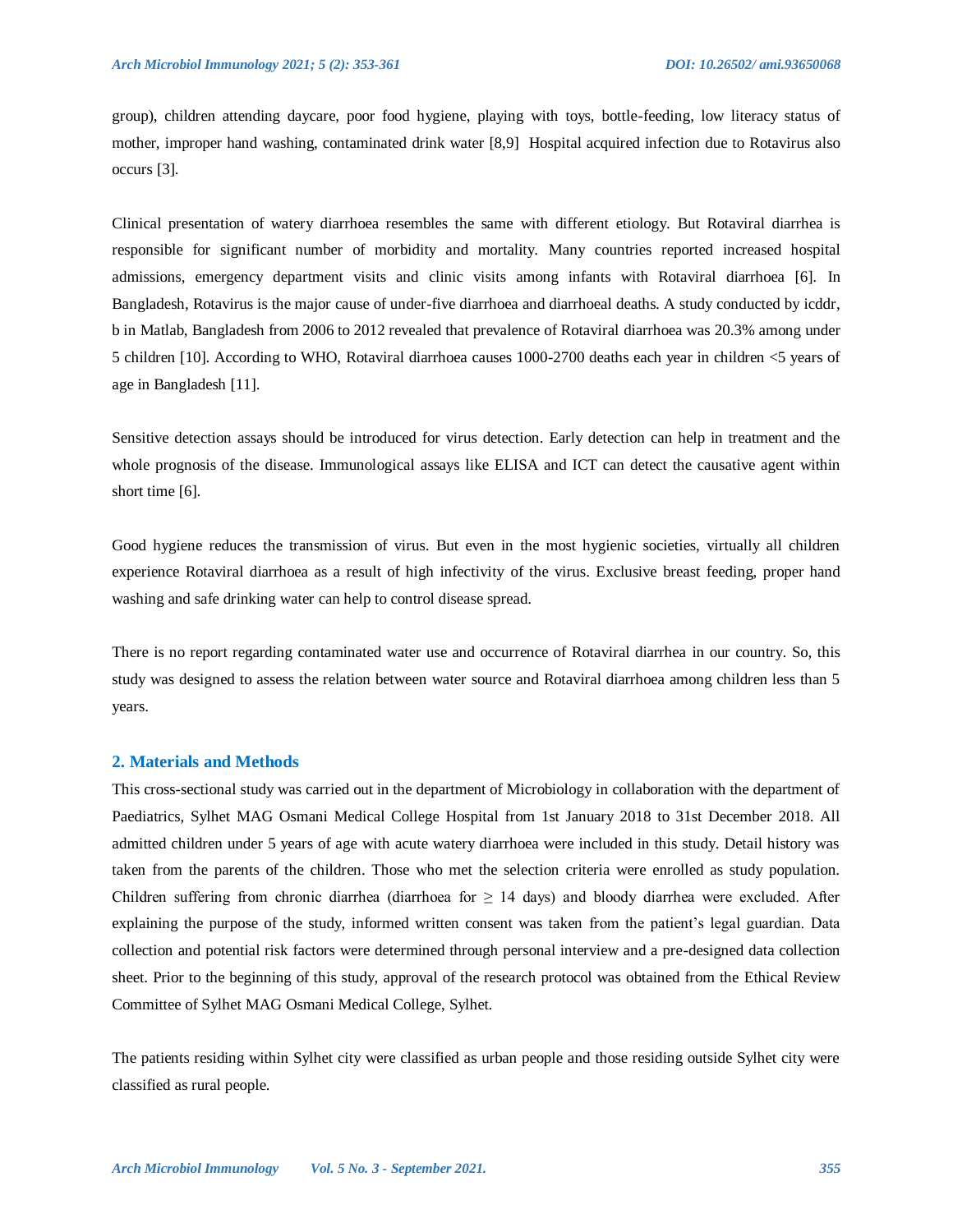#### **2.1 Specimen collection**

Fresh stool samples were collected from the admitted patients in properly labeled clean, dry, wide mouthed, leakproof plastic containers. Stool samples were carried to the laboratory within 1 to 2 hours of collection.

#### **2.3 Laboratory procedure**

Macroscopic examination was done for colour, consistency, presence of mucus or blood in stool samples.

#### **2.4 Rotaviral antigen detection by enzyme linked immunosorbant assay (ELISA)**

Monoclonal antibodies against the product of the sixth viral protein (VP6) used in a sandwich type method. The assay was carried out according to the manufacturer's instructions.

## **2.5 Statistical methods**

For data analysis,  $\chi^2$  (Chi square) test was done and p<0.05 was considered significant.

## **3. Result**

#### **3.1 Demographic profile of study participants**

In our study, 184 under 5 years old children participated who were suffering from acute watery diarrhoea. Majority of these participants was male (66.30%) and from rural background (86.96%). More than half (54.35%) of the participants belonged to lower socio-economic status in our study, 66.30% of the study participants were breastfed exclusively, however, nearly two-third of them were bottle-fed (63.04%). Every participants had diarrhoea and other symptoms were vomiting, abdominal pain, fever and dehydration. Most of the guardians gave the history of hand washing after toilet use (86.96%). Nearly half of our respondents consumed tube-well water (48.91%) and just above a quarter of them consumed boiled water (26.09%), though, 9.78% of the respondents used un-boiled pond water for drinking. Among the children who took part in our study, almost equal proportion had mothers who completed primary (33.70%) and secondary (34.78%) level education respectively.

| <b>Variables</b>      | $\mathbf n$ | (%)   |
|-----------------------|-------------|-------|
| Gender                |             |       |
| Male                  | 122         | 66.30 |
| Female                | 62          | 33.70 |
| <b>Residence</b>      |             |       |
| Rural                 | 160         | 86.96 |
| Urban                 | 24          | 13.04 |
| Socioeconomic status  |             |       |
| Middle                | 84          | 45.65 |
| Lower                 | 100         | 54.35 |
| <b>Breast feeding</b> |             |       |

**Table I:** Demographic profile of study participants (N=184)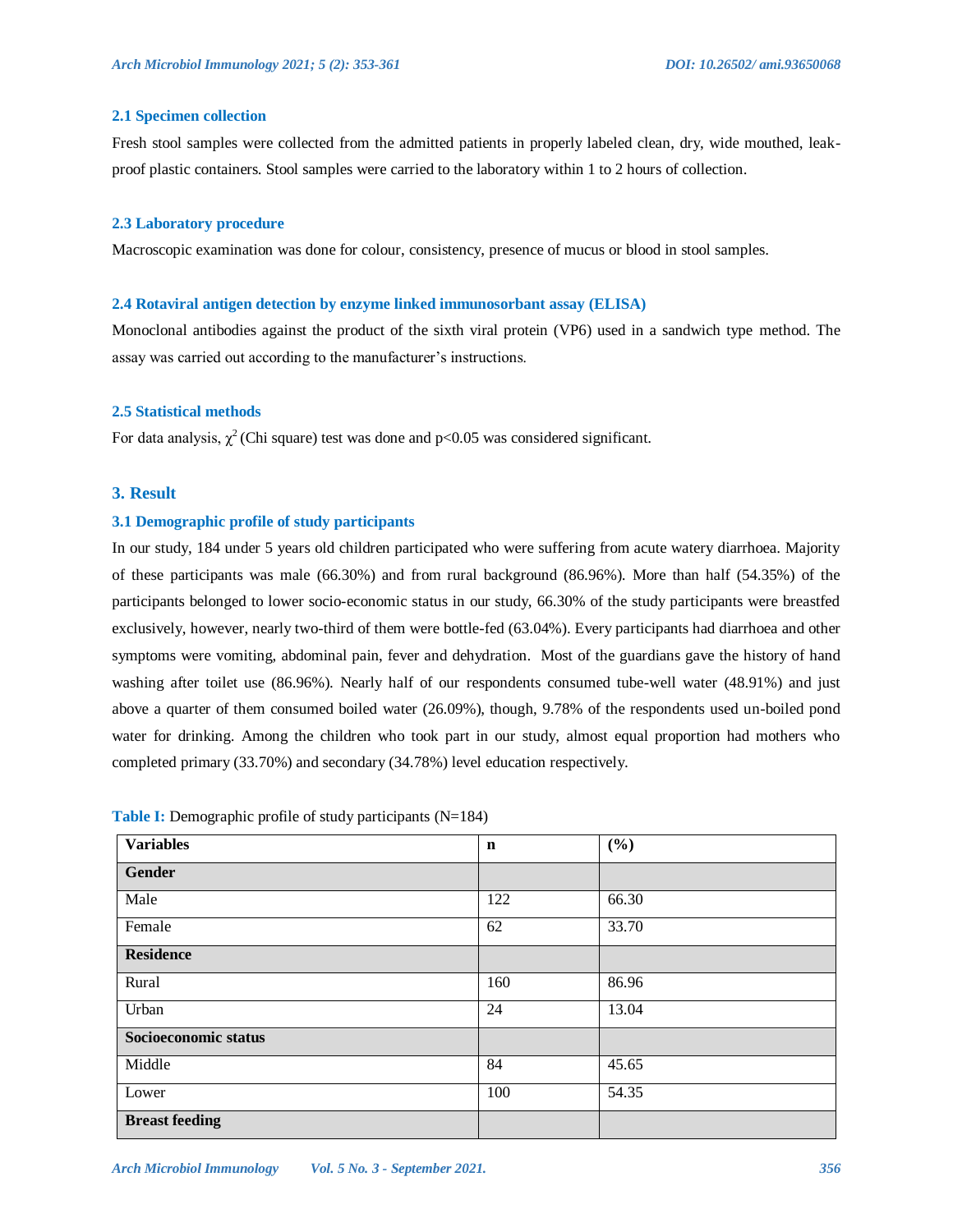| No EBF<br>33.70<br>62<br><b>Bottle feeding</b><br>Yes<br>$\frac{116}{116}$<br>63.04<br>$\overline{No}$<br>$\overline{68}$<br>36.96<br><b>Symptoms</b><br>Watery diarrhoea<br>100.0<br>184<br>Vomiting<br>33.70<br>$\overline{62}$<br>Abdominal pain<br>28<br>15.22<br>Dehydration<br>$\overline{90}$<br>48.91<br>Fever<br>$\overline{22}$<br>11.96<br>Hand washing after toilet use<br>Yes<br>160<br>86.96<br>No<br>24<br>13.04<br><b>Drinking water source</b><br><b>Boiled</b><br>48<br>26.09<br>Not boiled (pond water)<br>$\overline{18}$<br>9.78<br>Not boiled (tap water)<br>28<br>15.22<br>Not boiled (tube well)<br>90<br>48.91<br><b>Mother's education</b><br>62<br>33.70<br>Primary complete<br>Secondary incomplete<br>$\overline{46}$<br>25.00<br>SSC<br>64<br>34.78<br><b>HSC</b><br>6.52<br>12 | <b>EBF</b> | 122 | 66.30 |
|---------------------------------------------------------------------------------------------------------------------------------------------------------------------------------------------------------------------------------------------------------------------------------------------------------------------------------------------------------------------------------------------------------------------------------------------------------------------------------------------------------------------------------------------------------------------------------------------------------------------------------------------------------------------------------------------------------------------------------------------------------------------------------------------------------------|------------|-----|-------|
|                                                                                                                                                                                                                                                                                                                                                                                                                                                                                                                                                                                                                                                                                                                                                                                                               |            |     |       |
|                                                                                                                                                                                                                                                                                                                                                                                                                                                                                                                                                                                                                                                                                                                                                                                                               |            |     |       |
|                                                                                                                                                                                                                                                                                                                                                                                                                                                                                                                                                                                                                                                                                                                                                                                                               |            |     |       |
|                                                                                                                                                                                                                                                                                                                                                                                                                                                                                                                                                                                                                                                                                                                                                                                                               |            |     |       |
|                                                                                                                                                                                                                                                                                                                                                                                                                                                                                                                                                                                                                                                                                                                                                                                                               |            |     |       |
|                                                                                                                                                                                                                                                                                                                                                                                                                                                                                                                                                                                                                                                                                                                                                                                                               |            |     |       |
|                                                                                                                                                                                                                                                                                                                                                                                                                                                                                                                                                                                                                                                                                                                                                                                                               |            |     |       |
|                                                                                                                                                                                                                                                                                                                                                                                                                                                                                                                                                                                                                                                                                                                                                                                                               |            |     |       |
|                                                                                                                                                                                                                                                                                                                                                                                                                                                                                                                                                                                                                                                                                                                                                                                                               |            |     |       |
|                                                                                                                                                                                                                                                                                                                                                                                                                                                                                                                                                                                                                                                                                                                                                                                                               |            |     |       |
|                                                                                                                                                                                                                                                                                                                                                                                                                                                                                                                                                                                                                                                                                                                                                                                                               |            |     |       |
|                                                                                                                                                                                                                                                                                                                                                                                                                                                                                                                                                                                                                                                                                                                                                                                                               |            |     |       |
|                                                                                                                                                                                                                                                                                                                                                                                                                                                                                                                                                                                                                                                                                                                                                                                                               |            |     |       |
|                                                                                                                                                                                                                                                                                                                                                                                                                                                                                                                                                                                                                                                                                                                                                                                                               |            |     |       |
|                                                                                                                                                                                                                                                                                                                                                                                                                                                                                                                                                                                                                                                                                                                                                                                                               |            |     |       |
|                                                                                                                                                                                                                                                                                                                                                                                                                                                                                                                                                                                                                                                                                                                                                                                                               |            |     |       |
|                                                                                                                                                                                                                                                                                                                                                                                                                                                                                                                                                                                                                                                                                                                                                                                                               |            |     |       |
|                                                                                                                                                                                                                                                                                                                                                                                                                                                                                                                                                                                                                                                                                                                                                                                                               |            |     |       |
|                                                                                                                                                                                                                                                                                                                                                                                                                                                                                                                                                                                                                                                                                                                                                                                                               |            |     |       |
|                                                                                                                                                                                                                                                                                                                                                                                                                                                                                                                                                                                                                                                                                                                                                                                                               |            |     |       |
|                                                                                                                                                                                                                                                                                                                                                                                                                                                                                                                                                                                                                                                                                                                                                                                                               |            |     |       |
|                                                                                                                                                                                                                                                                                                                                                                                                                                                                                                                                                                                                                                                                                                                                                                                                               |            |     |       |
|                                                                                                                                                                                                                                                                                                                                                                                                                                                                                                                                                                                                                                                                                                                                                                                                               |            |     |       |

# **3.2 Distribution of study population according to stool antigen test by ELISA**

Following table shows the stool antigen positive in 86 (46.74%) and negative in 98 (53.26%) patients.

Table II: Total number of positive and negative cases observed by ELISA

| <b>ELISA</b> | Positive | Percentage |
|--------------|----------|------------|
| Positive     | 86       | 46.74      |
| Negative     | 98       | 53.26      |
| Total        | 184      | 100.0      |

# **3.3 Prevalence and distribution of ELISA positive Rotavirus diarrhoea**

It was revealed from our study that, prevalence of Rotavirus induced acute watery diarrhoea (ELISA positive) was highest among 7-12 months age group children (55.56%) followed by 13-24 months age group children (48.28%). This prevalence was also higher among male children (59.30%) and children from rural residence (48.75%)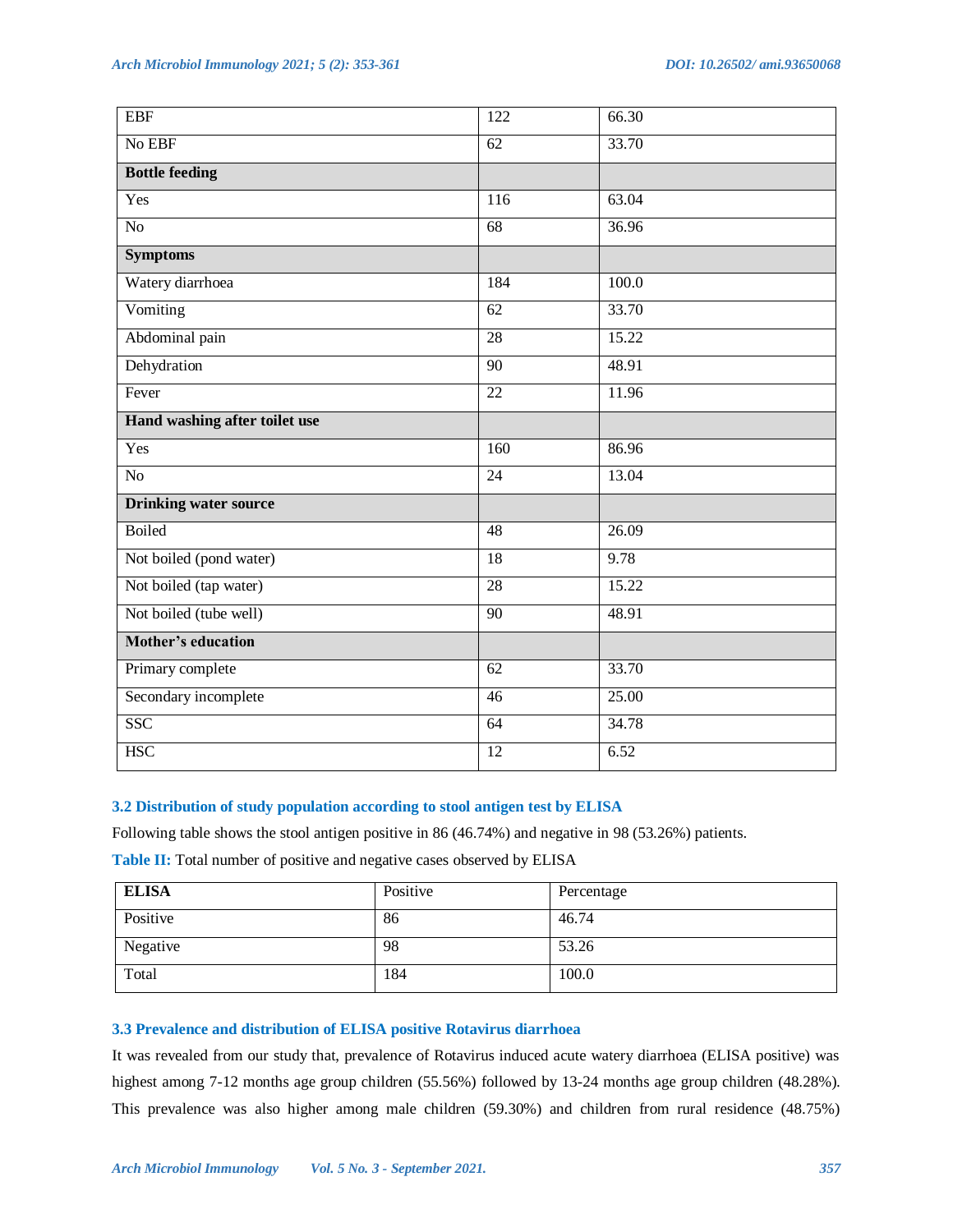compared to their female and urban counterparts respectively. This prevalence was also higher among children belonged to low socio-economic status (64.00%) than the children belonged to middle socio-economic status (26.19%). Expectedly, our study found that, prevalence of Rotavirus diarrhoea was higher among children who were not exclusively breastfed (80.65%, *p<0.0001*) and were bottle-fed (73.53%, *p<0.0001*) and these associations were statistically significant. Almost all of our study participants who consumed un-boiled water were found to suffer from Rotavirus induced diarrhoea (pond water-94.44%, tap water-82.14%), however, only 4.17% of children who consumed boiled water suffered from this condition. In our study, acute watery diarrhoea was found highly prevalent among the children of less educated mothers (primary complete-83.87%, secondary incomplete-43.48%) than their counterparts whose mother had better education (secondary complete-15.62%, higher secondary-33.33%) (Table III)

| <b>Variables</b>                |                 | $ELISA (+ve)$ |                 | ELISA (-ve)                |          |
|---------------------------------|-----------------|---------------|-----------------|----------------------------|----------|
|                                 | $\mathbf n$     | (%)           | $\mathbf n$     | $\overline{(\frac{0}{0})}$ |          |
| Age (months)                    |                 |               |                 |                            |          |
| $0 - 6$                         | $\overline{2}$  | 11.11         | 16              | 88.89                      | $0.004*$ |
| $7 - 12$                        | 50              | 55.56         | 40              | 44.44                      |          |
| $13 - 24$                       | 28              | 48.28         | 30              | 51.72                      |          |
| $25-59$                         | $\overline{12}$ | 33.33         | $\overline{12}$ | 66.67                      |          |
| Gender                          |                 |               |                 |                            |          |
| Male                            | $\overline{51}$ | 59.30         | $\overline{71}$ | 72.45                      | 0.060    |
| Female                          | 35              | 40.70         | 27              | 27.55                      |          |
| <b>Residence</b>                |                 |               |                 |                            |          |
| Urban                           | $\overline{8}$  | 33.33         | 16              | 66.67                      | 0.158    |
| Rural                           | 78              | 48.75         | $\overline{82}$ | 51.25                      |          |
| Socioeconomic status            |                 |               |                 |                            |          |
| Middle                          | $\overline{22}$ | 26.19         | $\overline{62}$ | 73.81                      | $0.000*$ |
| Lower                           | $\overline{64}$ | 64.00         | 36              | 36.00                      |          |
| <b>Breast feeding</b>           |                 |               |                 |                            |          |
| <b>EBF</b>                      | $\overline{36}$ | 29.51         | $\overline{86}$ | 70.49                      | $0.000*$ |
| No EBF                          | 50              | 80.65         | 12              | 29.51                      |          |
| <b>Bottle feeding</b>           |                 |               |                 |                            |          |
| Yes                             | $\overline{50}$ | 73.53         | 18              | 26.47                      | $0.000*$ |
| N <sub>o</sub>                  | 36              | 31.03         | 80              | 68.97                      |          |
| <b>Source of drinking water</b> |                 |               |                 |                            |          |
| <b>Boiled</b>                   | $\overline{2}$  | 4.17          | 46              | 95.83                      | $0.000*$ |
| Not boiled (pond water)         | 17              | 94.44         | $\mathbf{1}$    | 5.56                       |          |

**Table III:** Prevalence of Rotavirus diarrhoea (ELISA +ve) among under 5 years old children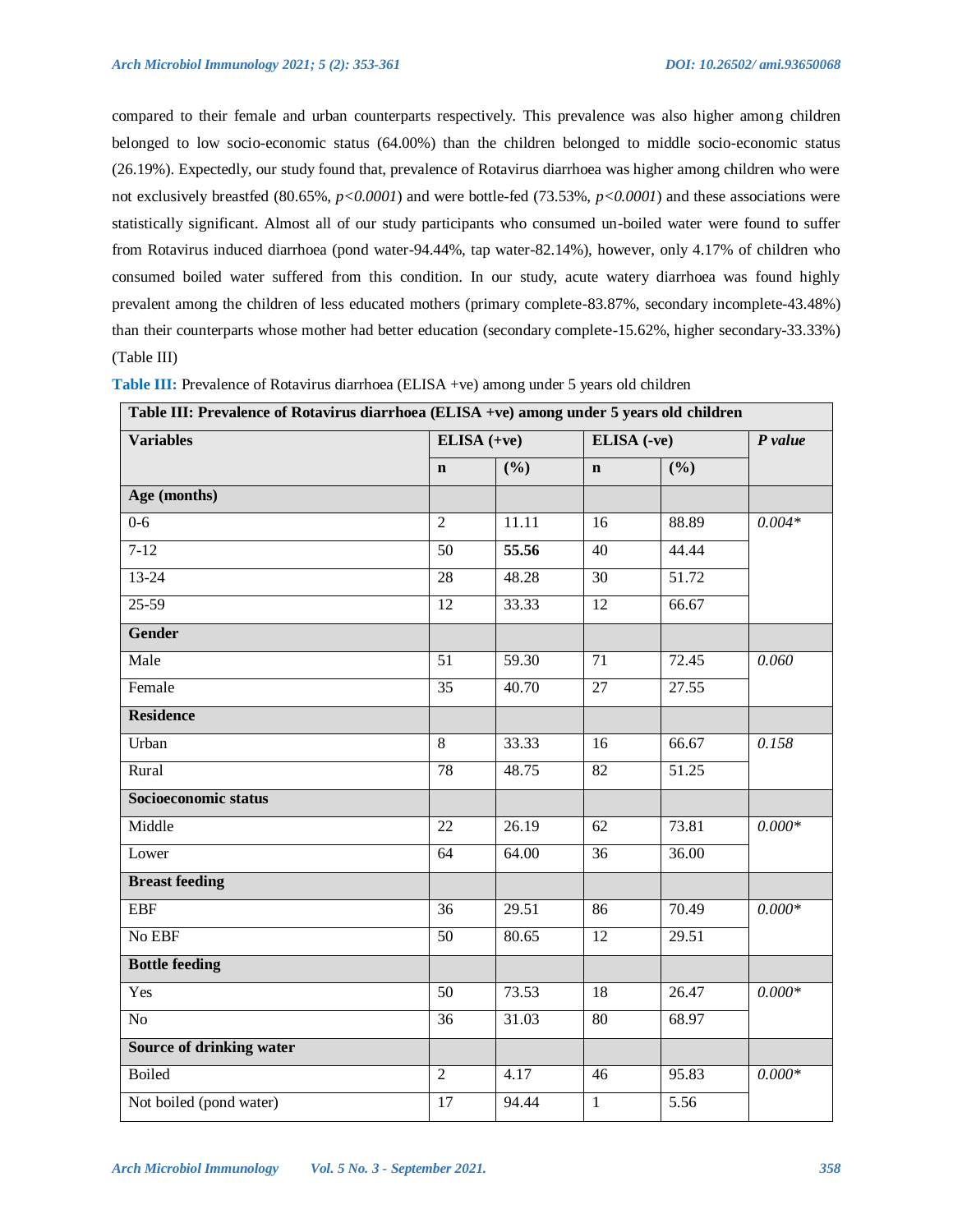| Not boiled (tap water)                     | 23 | 82.14 | 5  | 17.86 |          |
|--------------------------------------------|----|-------|----|-------|----------|
| Not boiled (tubewell)                      | 44 | 48.89 | 46 | 51.11 |          |
| Mother's education                         |    |       |    |       |          |
| Primary complete                           | 52 | 83.87 | 10 | 16.13 | $0.000*$ |
| Secondary incomplete                       | 20 | 43.48 | 26 | 56.52 |          |
| Secondary complete                         | 10 | 15.62 | 54 | 84.38 |          |
| Higher secondary                           | 4  | 33.33 | 8  | 66.67 |          |
| $*P$ value <0.05 statistically significant |    |       |    |       |          |

 $X^2$  test was employed to analyze the data

#### **4. Discussion**

In the present study, highest prevalence of Rotaviral diarrhoea was found in children of 7-12 months of age group. This is in agreement with the results of a study done in Nigeria where most of the infected children were found between 7 to 12 months of age group [12]. It appeared that infants below 6 months of age are initially protected to some extent against Rotavirus diarrhoea due to presence of maternal antibodies. In this age group  $(7 - 12$  months), children start crawling and develop tendency to put almost everything into mouth which can increase the chance of infection [13]. Another reason can be that the weaning is started at this age. So, there is chance of contamination of food during preparation using unboiled water and if hand washing after using toilet or changing diaper of the baby and food hygiene is not maintained properly. Frequency of Rotaviral infection was less in higher age group due to acquisition of antibody by natural infection [14].

This prevalence was found higher among children from rural residence compared to their urban counterparts. This prevalence was also higher among children belonged to low socio-economic status (64.00%). This finding is in resemblance with the finding of an Indian and an Ethiopian study [15, 16]. These findings can be explained by unhygienic behavior, lack of health education, not having or using sanitary latrine and less ability to avail standard health care facility. As Rotaviral infection is highly communicable, overcrowding living condition can also explain this finding [15].

Expectedly, our study found prevalence of Rotavirus diarrhoea was significantly higher among children who were not exclusively breastfed and were bottle-fed. Dhiman showed that bottle feeding increases chance of Rotaviral infection (52.38%) [16]. John, Devgan and Mitra [17] from India and Azeez and Alsakee [18] from Iraq reported the same. Feeding bottles can easily be contaminated and use of unboiled water for washing feeding bottles or to prepare artificial feeds may be the reason behind the higher rate of infection among bottle-fed children.

Almost all of our study participants who consumed un-boiled water were found to suffer from Rotavirus induced diarrhoea, however, a small number of children who consumed boiled water suffered from this condition. Contaminated drinking water may be an important source of infection. In rural area, river water get contaminated with the feces from infected human due to unhygienic behavior. Shallow Wells may be more vulnerable to such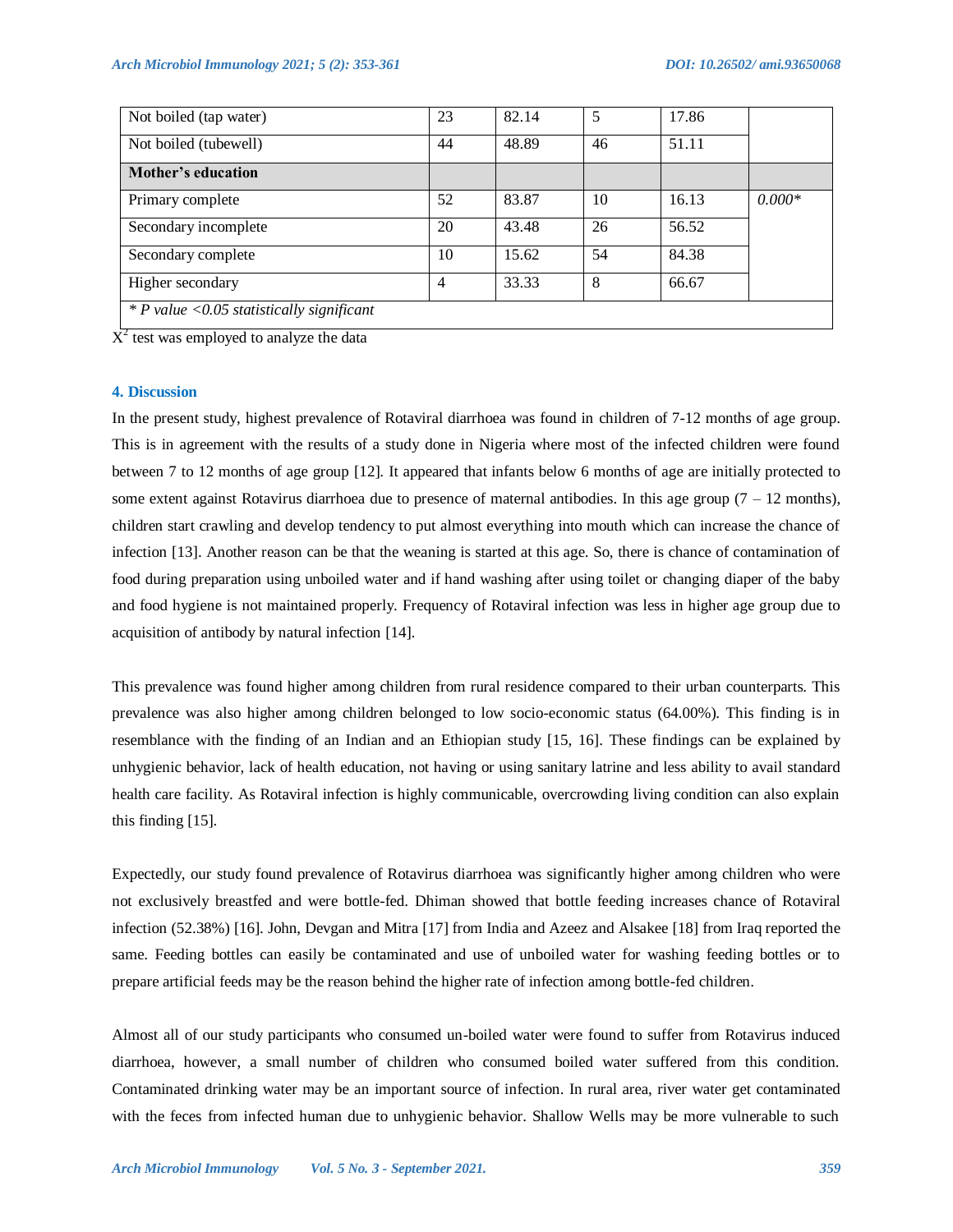contamination after flooding as it has chance to be submerged by floodwater. The waterborne transmission may dominate during dry seasons and also during increased rainfall [5, 15].

In our study, acute watery diarrhoea was found highly prevalent among the children of less educated mothers. This correlates with a previous study done by Sisey et al. who found that majority of children of illiterate mother had Rotavirus infection [15]. This can be explained by lack of maintenance of hygiene. Ignorance of using boiled water during food preparation and in other household works can also play a significant role for increased prevalence of Rotavirus diarrhoea in the children of less educated mother.

# **5. Conclusion**

Bangladesh is a river based heavily populated country. It is also a flood prone area. Water source contamination during flood is very common. Again, unhygienic toilet practice in rural area play a great deal in contamination of drinking water. We found contaminated water has an important relation with Rotaviral infection. Rolling boiling of household drinking water, regular disinfection of water reserves and water testing once in a year after disinfection can be play very important role in preventing Rotaviral infection.

## **Limitations**

1. The study was conducted in a single center which may not represent the overall disease burden in different other hospitals and geographical locations of the country.

- 2. Sample size was small.
- 3. Pollution source identification was not done.
- 4. Water examination for pathogens was not done.

#### **Recommendations**

1. Further studies with large sample size involving multicenter should be carried out to determine the actual disease burden.

- 2. Water samples from different areas should be examined.
- 3. A technical working group focusing on water safety can be created.
- 4. A multidisciplinary city water safety plan should be employed.
- 5. Rotavirus vaccines should be included in the national immunization programme.

# **Conflict of interest**: Nothing to declare

**Funding**: Self-funding.

## **References**